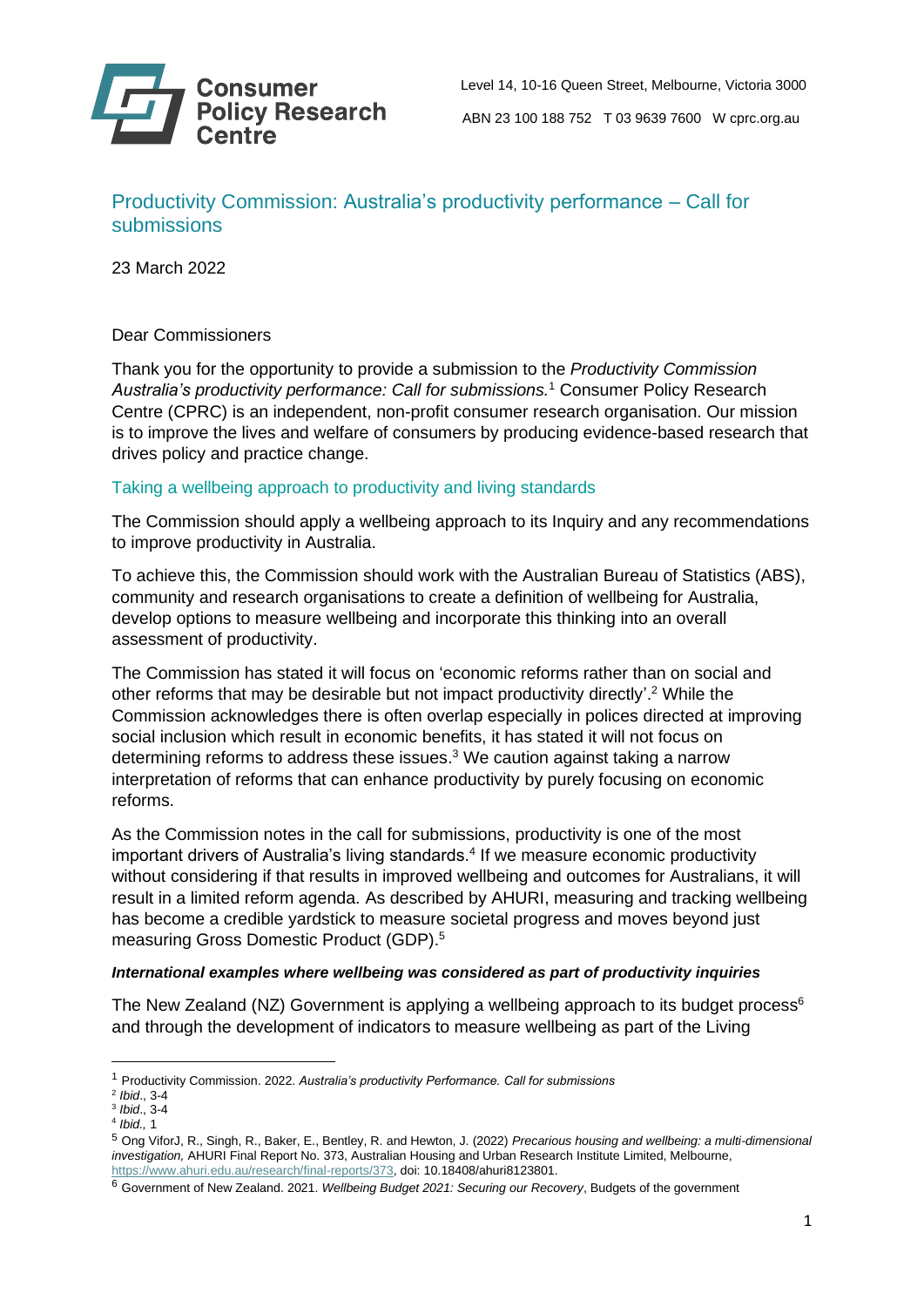Standards Framework (LSF).<sup>7</sup> The *Public Finance Act (1989)* was amended to require NZ's Treasury to report on the country's wellbeing every four years and the first wellbeing report is due in 2022.<sup>8</sup> The NZ Government defines wellbeing as the ability of people to lead fulfilling lives with purpose, balance and meaning.<sup>9</sup>

In addition, the NZ Productivity Commission has applied a wellbeing lens to how it undertakes inquiries and measures productivity. The NZ Commission regards productivity and wellbeing to be interlinked and are considering a broader range of measures in understanding the productivity of New Zealand's economy. The LSF captures additional factors that the NZ Commission considers could explain multi-factor productivity growth; these include natural, human and social capital. While the NZ Commission admits data gaps remain to support measuring these factors, and it is working to resolve these issues.<sup>10</sup> The Australian Productivity Commission should consider the current gaps in data and what needs to be collected to establish an Australian Living Standards Framework and apply a wellbeing approach to productivity measures.

The Carnegie UK's Gross Domestic Wellbeing or GDWe is a measure of wellbeing in the United Kingdom that sits alongside the GDP. The key aim is to provide an alternative measure of societal progress that supports government and civil society to rebalance outcomes and provide a mechanism to make trade-offs between different domains of wellbeing.<sup>11</sup> Data from the Office of National Statistics and the Measures of National Wellbeing Dashboard is used to construct the GDWe.<sup>12</sup> While the ABS has done some initial work to define and measure wellbeing in 2001,there is not yet a consistent definition of wellbeing and an approach to systematically measuring wellbeing in Australia.<sup>13</sup>

#### Navigating the digital economy

The Productivity Commission's paper notes the need for openness and access to digital technologies and business innovation and building a capability and culture to take up new technology and data. CPRC recommends that these need to be implemented in a way that reflects the values and expectations of community so that economic benefit flows to all citizens. Markets are only ever a means to an ends to improve consumer outcomes, rather than an ends in themselves.

Qualitative research conducted by CPRC between June and August 2021 found that online life can be a double-edged sword for Australian consumers. While consumers value the convenience and access to more products, the online environment can feel overwhelming, especially with the level of information and marketing they experience. The proliferation of choice, while ostensibly a positive for consumers, has led to an increase in frustration and confusion. Choice becomes meaningless and even detrimental if it is not structured in a way that is clear and easy for consumers to navigate and act in accordance with their preferences.<sup>14</sup>

<sup>7</sup> The Treasury. 2021. *Living Standards Framework* [https://www.treasury.govt.nz/information-and-services/nz-economy/higher](https://www.treasury.govt.nz/information-and-services/nz-economy/higher-living-standards/our-living-standards-framework)[living-standards/our-living-standards-framework](https://www.treasury.govt.nz/information-and-services/nz-economy/higher-living-standards/our-living-standards-framework)

<sup>8</sup> The Treasury. 2021. Wellbeing report https://www.treasury.govt.nz/publications/strategies-and-plans/wellbeing-report

<sup>9</sup> Treasury NZ (2019) The wellbeing budget, [https://budget.govt.nz/budget/2019/wellbeing/approach/index.htm.](https://budget.govt.nz/budget/2019/wellbeing/approach/index.htm)

<sup>10</sup> New Zealand Productivity Commission. 2021. *Productivity by the numbers.* [www.productivity.govt.nz/research](http://www.productivity.govt.nz/research)

<sup>11</sup> Wallace, J. Ormston, H. Thurman, B. Manson, A. 2020. *Gross Domestic Wellbeing (GDWe) An Alternative Measure of Social Progress*. Carnegie UK Trust

<sup>12</sup> *Ibid* <sup>13</sup> ABS. 2001. *Measuring Wellbeing: Frameworks for Australian Social Statistics*

[https://www.abs.gov.au/ausstats/abs@.nsf/bb8db737e2af84b8ca2571780015701e/A4B7F97B7A8D671FCA2571B800103D03](https://www.abs.gov.au/ausstats/abs@.nsf/bb8db737e2af84b8ca2571780015701e/A4B7F97B7A8D671FCA2571B800103D03?opendocument) [?opendocument](https://www.abs.gov.au/ausstats/abs@.nsf/bb8db737e2af84b8ca2571780015701e/A4B7F97B7A8D671FCA2571B800103D03?opendocument)

<sup>14</sup> CPRC Consumer Wellbeing Qualitative research unpublished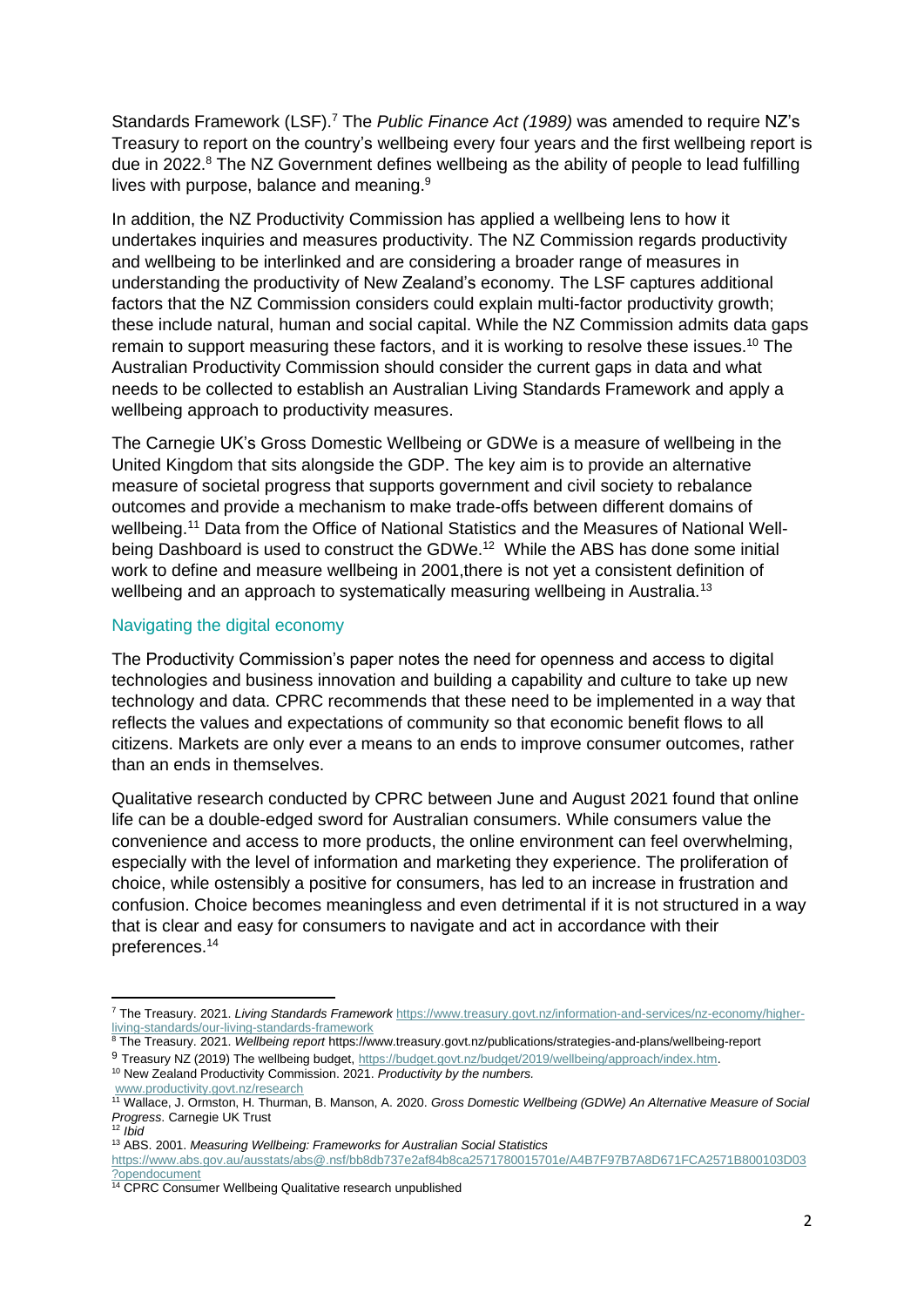Taking a holistic approach to data and digital innovation is imperative as it is the effective use, sharing and collection of data and the active engagement of consumers and citizens that will lead to the economic benefit and in turn enhance the country's productivity.

### *The need for principles to guide reforms to data and technology*

The various data and digital reform processes currently underway across the Australian Government need to be guided by clearly articulated principles. Without it, the Government is at great risk of developing a policy environment which is not joined up or coherent. In turn, this will result in conflicting approaches, processes, standards and outcomes, which will reduce productivity as well as undermine investment and community trust. Consumers also expect this reform: when it comes to unfair and harmful data practices, our research shows that 94% of Australian consumers expect government to protect them against the collection and sharing of their personal information.<sup>15</sup>

The Productivity Commission could look to New Zealand for a clear example of principles that could be applied to Australia's approach to data reforms. In 2018, the New Zealand Privacy Commissioner released principles for safe and effective use of data, which could be considered in the Australian context:

- **Deliver clear public benefit –** use of data must have clear benefits for all citizens.
- **Ensure data is fit for purpose** use the right data, in the right context and be aware of how data is collected and analysed (including accuracy, precision, consistency and completeness of data).
- **Focus on people** consider how the use might impact on people such as their privacy and protection against misuse of information.
- **Maintain transparency** ensure citizens know what data is held about them, how it's kept securely, who has access to it and how it's used (including a welldocumented process of data use and analysis).
- **Understand the limitations -** ensure decision-makers are informed of the limitations of analytical processes and the data to predict and describe outcomes (check for biases and other harmful elements).
- **Retain human oversight –** human oversight for decision-making should never be entirely replaced. Decisions based on automated processes affecting people should be disclosed and reviewed to preserve fundamental rights and freedoms.<sup>16</sup>

Insights from CPRC's digital research program highlight what Australian consumers expect the laws governing the collection, sharing and use of their data to deliver:

- **Fairness** entities do not collect, share and use data in a way which is unfair, exploitative or extractive.
- **Safety and security** entities are obligated to keep consumers safe.
- **Choice and control –** consumers are provided with genuine, meaningful control and choice over their data.
- **Transparency –** entities are required to be transparent about why, what and how data is being collected, shared and used with consumers and citizens.

<sup>&</sup>lt;sup>15</sup> CPRC, "CPRC 2020 Data and Technology Consumer Survey", (December 2020), CPRC 2020 Data and Technology [Consumer Survey -](https://cprc.org.au/publications/cprc-2020-data-and-technology-consumer-survey/) CPRC – CPRC.

 $16$  Privacy Commissioner (New Zealand), "Principles for safe and effective use of data analytics", (2018), [https://www.privacy.org.nz/publications/guidance-resources/principles-for-the-safe-and-effective-use-of-data-and-analytics](https://www.privacy.org.nz/publications/guidance-resources/principles-for-the-safe-and-effective-use-of-data-and-analytics-guidance/)[guidance/](https://www.privacy.org.nz/publications/guidance-resources/principles-for-the-safe-and-effective-use-of-data-and-analytics-guidance/)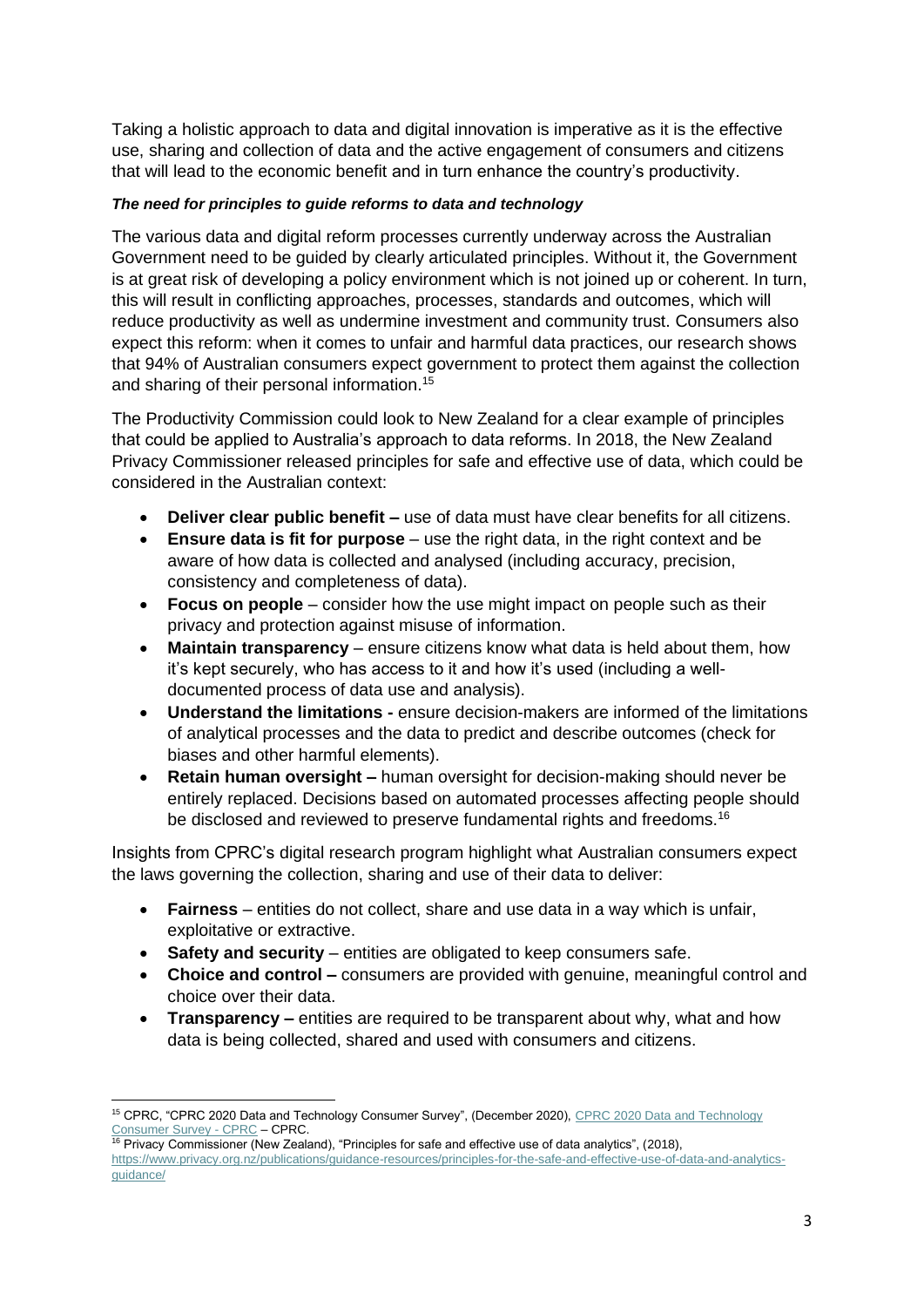- **Accountability**  entities and individuals are held to account for data misuse, enforcement is effective, and remedies are easily obtained.
- **Inclusion** consumers are not excluded nor receive detrimental outcomes as a result of data collection, sharing and use by entities.

These insights should feed into Australian-specific principles for data reform.

A key element of any digital principles should also account for vulnerability factors for consumers and support those who may have limited to no access to digital services. CPRC's research on vulnerability for the Consumer Data Right regime notes the importance of integrating vulnerability principles in the work program and developing clear aims, indicators and measures that are specific to consumer vulnerability.<sup>17</sup> This is also a concept that is currently being applied in the UK Office of Gas and Electricity Markets where cost-benefit analysis now includes a specific weighting for vulnerability<sup>18</sup>.

### *Other reforms required to unlock further productivity from data and technology*

Technological innovation is neither universally welfare enhancing, nor welfare detracting. Australians need effective laws and regulations that guard against misuse of data, and at the same time enables innovation in the public interest.

The following reforms should be prioritised to protect consumer data and build trust in further data and technology advances:

- Reform of the Privacy Act to bring Australia's protection framework into the digital age through a coherent, economy-wide consumer protection.
- Introduction of an unfair trading prohibition to protect consumers from data extraction and digital misuse.
- Introduction of a general safety provision to clearly make companies responsible for delivering safe, secure data-driven products and services.
- Establishment of rules or protocols to ensure that deidentified consumer data cannot be re-identified. 19
- Introduction of technology/data impact assessments for government reforms to data and technology, which include a cost-benefit analysis to truly identify the value of new digital innovations and to whom will it benefit the most – consumers, or entities with a commercial interest.
- Increased enforcement resources for regulators within a complex digital environment and clear pathways for consumers to access support when experiencing digital harms.

These reforms should result in:

- businesses using consumer data to boost consumer benefits rather than cause harm
- consumers having genuine and meaningful control over their data with adequate controls and protections to ensure consumers are in genuine control, rather developing regulatory framework primarily in the interests of entities seeking to monetise consumer data for commercial gain

<sup>&</sup>lt;sup>17</sup> O'Neill, E, "The experiences of older consumers: towards markets that work for people", Consumer Policy Research Centre, (February 2021), [Consumer Data Right Report 1: Stepping towards trust Consumer Experience, Consumer Data Standards,](https://cprc.org.au/projects/consumer-data-right-report-1-stepping-towards-trust-consumer-experience-consumer-data-standards-and-the-consumer-data-right/)  [and the Consumer Data Right -](https://cprc.org.au/projects/consumer-data-right-report-1-stepping-towards-trust-consumer-experience-consumer-data-standards-and-the-consumer-data-right/) CPRC.

<sup>&</sup>lt;sup>18</sup> Presentation by Meghna Tewari, Head of Retail Market Policy (Ofgem) at the 2021 ACCC/AER Regulatory Conference (Session 2B – Consumer vulnerability and market design).

<sup>&</sup>lt;sup>19</sup> As an example, the NSW Government specifically notes the use of a Personal Information Factor tool to assess reidentification risk as part of its strategy to publish COVID-19 cases and tests data. See: Case Study: Personal Information [Factor \(PIF\) Tool | Data](https://data.nsw.gov.au/nsw-government-data-strategy/case-studies/case-study-personal-information-factor-pif-tool) NSW.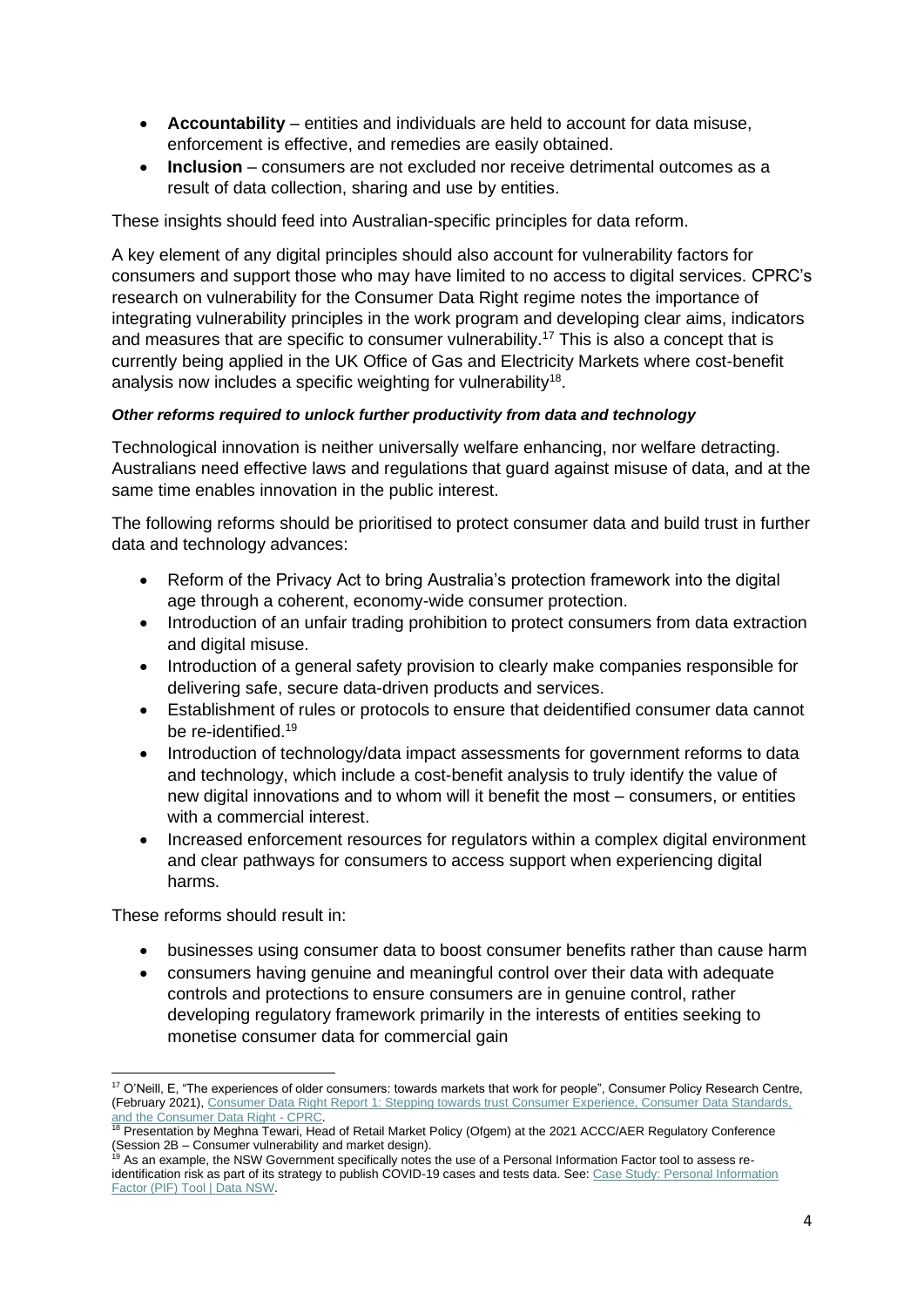• implementing regulatory sandboxes to enable the safe testing and learning environment prior to deploying data-driven products and services at scale.

With the review of the Privacy Act currently underway, we recommend urgent economy-wide reforms to address the increasing ubiquity of data collection, use and disclosure in the economy which in turn, would also help inform the various digital reforms that will sit beside it (e.g. Consumer Data Right regime). Implementing the Privacy Act reforms will ensure the environment surrounding digital innovation in data-enabled products and services provides sufficient protection for consumers, including data that becomes part of Australia's open data sources. Clearer market stewardship is required from governments to ensure that emerging digital markets both work for and deliver benefits for Australian consumers.

## Competition reforms to enhance productivity: impact on consumers

Enhancing competition through deregulation and encouraging market-based approaches to delivering services might lead to improvements in productivity, however there is a risk this will come at the expense of consumers. For example, energy retail price contestability and enhancing consumer choice are reforms that were introduced specifically to improve economic efficiency and lower energy costs for consumers. However, an unintended outcome of these reforms is a significant proportion of consumers who have difficulty engaging in these markets to make informed consumer choices, often resulting in these individuals left on the highest market prices or with poor service. 20

The Commission should consider consumer impacts when recommending competition reforms aimed at creating markets for essential services. Reforms identified from this inquiry must not be implemented by weaking or removing consumer protections.

In addition, we encourage the Commission to examine the potential productivity benefits from accelerating reforms to enhance consumer protection including the reforms outlined above: an unfair trading provision, a general safety provision and reform to the Privacy Act.

## Recommendations

We encourage the Commission to take a broader view of how to improve productivity, ensuring that benefits are spread evenly across all consumers. The Commission should consider how any productivity reforms will reduce consumer harms especially for people who experience vulnerability.

We recommend that the Commission:

- clearly define wellbeing, consider options to measure wellbeing and apply a wellbeing lens to the inquiry
- introduce principles to guide data and technology reforms to truly deliver consumer and productivity gains

call for the Federal Government to prioritise reforms to protect consumer data and build trust in further data and technology advances, including reform to the Privacy Act, an introduction of an unfair trading provision and the introduction of a general safety provision.

<sup>&</sup>lt;sup>20</sup> Esplin, R. Best, R., Scranton, J. Chai, A. 2022. Who Pays the Loyalty Tax? The Relationship Between Socioeconomic Status and Switching in Australia's Retail Electricity Markets*. Energy Policy*. 164